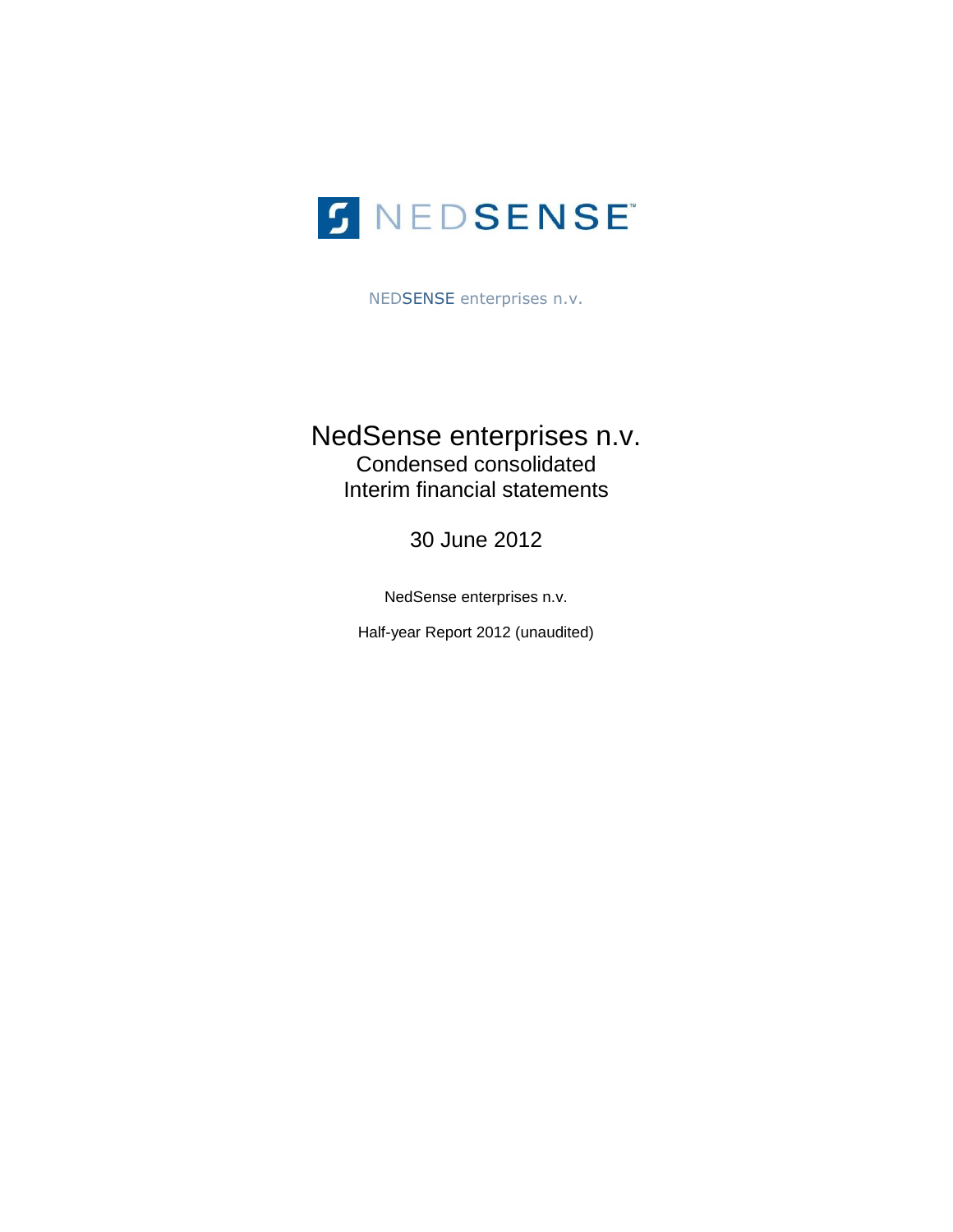# **Report of the Board of Directors**

# **First half of 2012**

*This report covers the business activity and financial results of NedSense enterprises n.v. (the 'Company' or 'NedSense') for the half-year ended 30 June 2012.* 

# **Growth Strategy**

With the implementation of our Value Triangle Strategy, NedSense has laid the foundation for continued growth. The capital strengthening that took place in 2011 has improved the financial structure of the company significantly and has put the company in a position to take the next step in its strategy. In order to accelerate further development of LOFT and the LOFT organization, NedSense will examine its strategic options. Supported by corporate financial advisor Boer & Croon, the company is in the process of exploring the different opportunities.

Following the launch of LOFT in 2009, NedSense has continued its focus on the development of the LOFT suite of products. In the first half of 2012 we were able to fully deliver scheduled projects based on the agreement that was signed with Crate and Barrel at the end of 2011. Since June 2012 all Crate & Barrel stores are successfully using the LOFT technology in their Sales operations. In October 2012 Crate and Barrel's visitors will be able to visualize the portfolio in their personal rooms via its LOFT empowered website. We have proven the potential for LOFT in the market of leading home furnishing companies. Crate and Barrel's vision seamlessly maps the original concept and goals of LOFT: creating a personalized experience for the end customer.

In collaboration with our launching customer Rubelli we are currently launching a distribution platform for LOFT@iPad. Apple's App store will host the distribution channels, content will be supplied by cloud technology.

We will continue to invest in the LOFT proposition both in the generic solution as well as in the ramping up of several customer projects. The Company continued to hire personnel. Costs in the first half of 2012 increased by nearly  $\epsilon$  300 thousand compared to 2011. Investments increased by  $\epsilon$ 557 thousand as compared to the end of last year. The LOFT innovation has been recognized by the Dutch Ministry of Economic Affairs with an  $\epsilon$ 1.7 million innovation credit early 2012. In the first half of 2012,  $\epsilon$ 772 thousand has been transferred as part of this arrangement.

Our CAD/CAM (NedGraphics) activities are operating in turbulent market circumstances as the economical and political conditions are still negatively influencing the Fashion and Textile industry. Nevertheless, we continue to gain market share as we achieved 12% growth as compared to 2011 with the acquisition of a number of large clients and posted a profit before tax of  $\epsilon$ 213 thousand in the traditionally slower first half of the year as compared to the second. We are witnessing fragile market circumstances in strong textile countries such as Egypt, Italy and Portugal, while emerging regions, including China and Turkey show a continued growth. The foundation of NedGraphics' strategy is to continue to act lean and to balance costs while remaining innovative.

Despite difficult market circumstances at our Dynamics Perspective division, the maintenance income in the first half of the year has been stable as compared to the similar period of last year.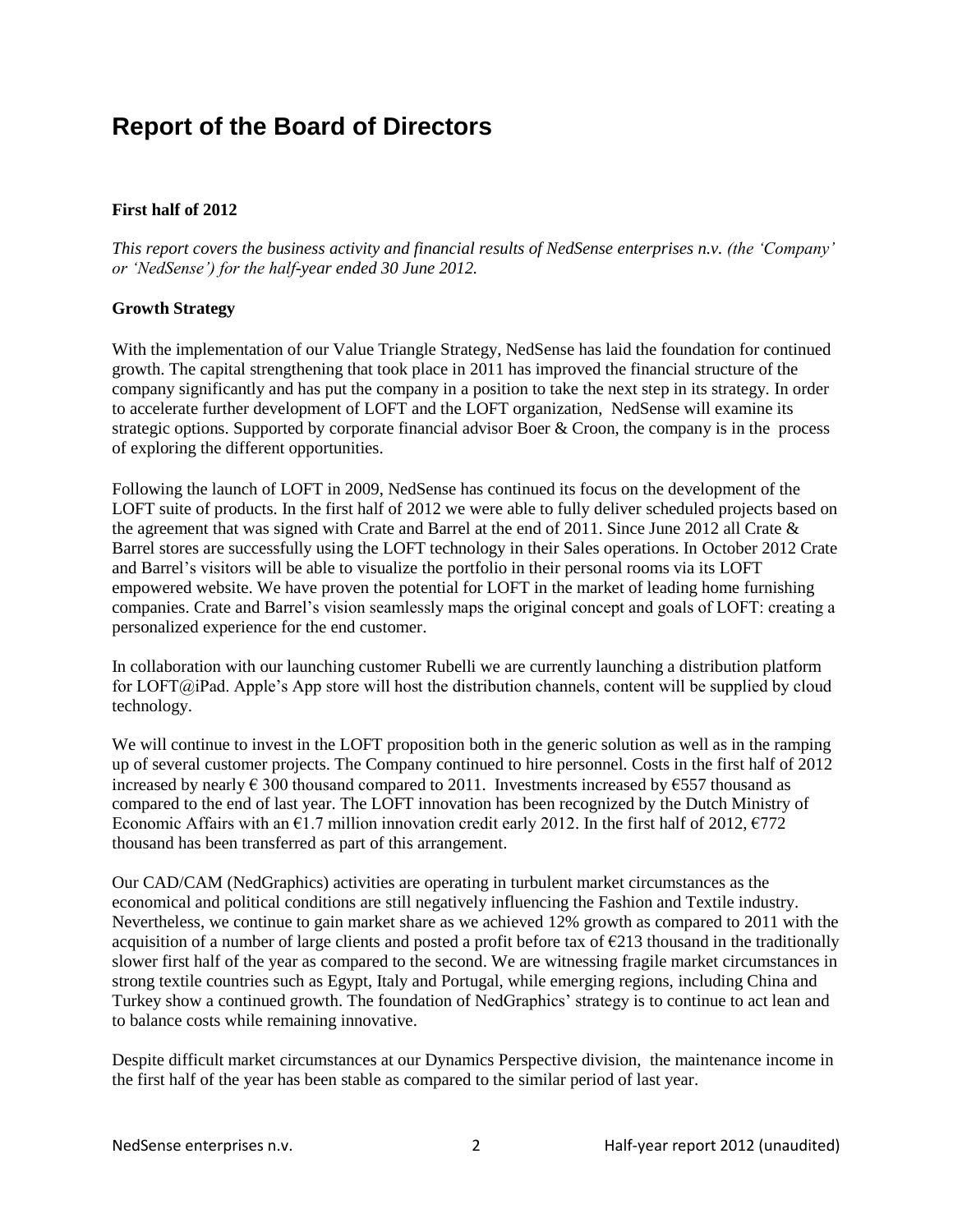# **Financial result**

NedSense ended the first half of 2012 with a net loss of  $\epsilon$ 1,061 thousand (first half 2011:  $\epsilon$ 1,315 thousand loss). Although we accelerated the investments in LOFT, as shown by increased costs in LOFT of nearly €300 thousand as compared to 2011, the loss in the first half of 2012 was less due to higher sales levels of NedGraphics ( $\epsilon$ 392 thousand) and LOFT ( $\epsilon$ 204 thousand).

NedSense realized a gross profit of  $64,600$  thousand compared to  $64,020$  thousand in the first half of last year, a growth of 14%. With an average exchange rate of \$1.30 (to 1 euro) for the first half of 2012, the US dollar was up almost 8% compared to the first half of 2011. As a direct consequence, there was an increase in the Company's revenue of 4%, given that about half of NedSense's net revenue was generated in USD and USD related currencies in the first half of 2012.

For NedGraphics, the increase in revenue of 12% compared to the similar period of last year had an immediate impact on the segment's earnings before tax, which increased from a loss of  $\epsilon$ 173 thousand in the first half of 2011 to a profit of  $\epsilon$ 213 thousand in the first half of 2012.

LOFT reported sales of  $\epsilon$ 282 thousand as compared to  $\epsilon$ 78 thousand of last year. Due to the increased operating expenses (in particular development costs and personnel costs), the operating segment result before tax was  $\epsilon$ 372 thousand negative.

DPI showed losses of €116 thousand in the first half of 2012 compared to a loss of €100 thousand in the first half of 2011.

Operating expenses of the holding in the first half of 2012 included  $\epsilon$ 75 thousand for bonus payments of which €36 thousand has been reserved for share-based, equity settled payments. The company issued a new remuneration plan based on certain financial and personal performance criteria. If these are met, the payout will be 50% in cash and 50% in performance shares with a vesting period of 3 years. An amount of €61 thousand has been booked with respect to this plan based on the current developments.

# **Cash flow**

The operational cash flow in the first half of 2012 amounted to  $\epsilon$ 414 thousand positive (first half 2011:  $€16$  thousand negative). The increase from the first half of 2011 is mainly due to the increased revenue in NedGraphics and LOFT. The cash flow from investments in the first half of 2012 was  $\epsilon$ 1,507 thousand negative (first half  $2011: \text{ } \text{\textsterling}1,370$  thousand negative), due to increased investments in software development mainly in LOFT. The cash flow from financing in the first half of 2012 was  $\epsilon$ 772 thousand positive (first half 2011:  $\epsilon$ 2 million). The funding is related to the innovation grant from the Dutch Government. With a drawing of €1 million of the convertible standby facility with Project Holland Fund the Company reduced the high yield outstanding loan of  $E1$  million to zero.

The total change in cash and cash equivalents in the first half of 2012 amounted to  $\epsilon$ 321 thousand negative (first half 2011: €614 thousand positive).

# **Balance sheet**

From 31 December 2011 intangible fixed assets increased from  $\epsilon$ 10,142 thousand to  $\epsilon$ 10,658 thousand. This increase is mainly due to the increased investments in software development for both the LOFT product line and NedGraphics. The receivables were reduced from  $64,502$  thousand to  $62,333$  thousand as the Company was able to collect most of the maintenance invoices which were submitted at year end

NedSense enterprises n.v. The same control of the sense of the Half-year report 2012 (unaudited)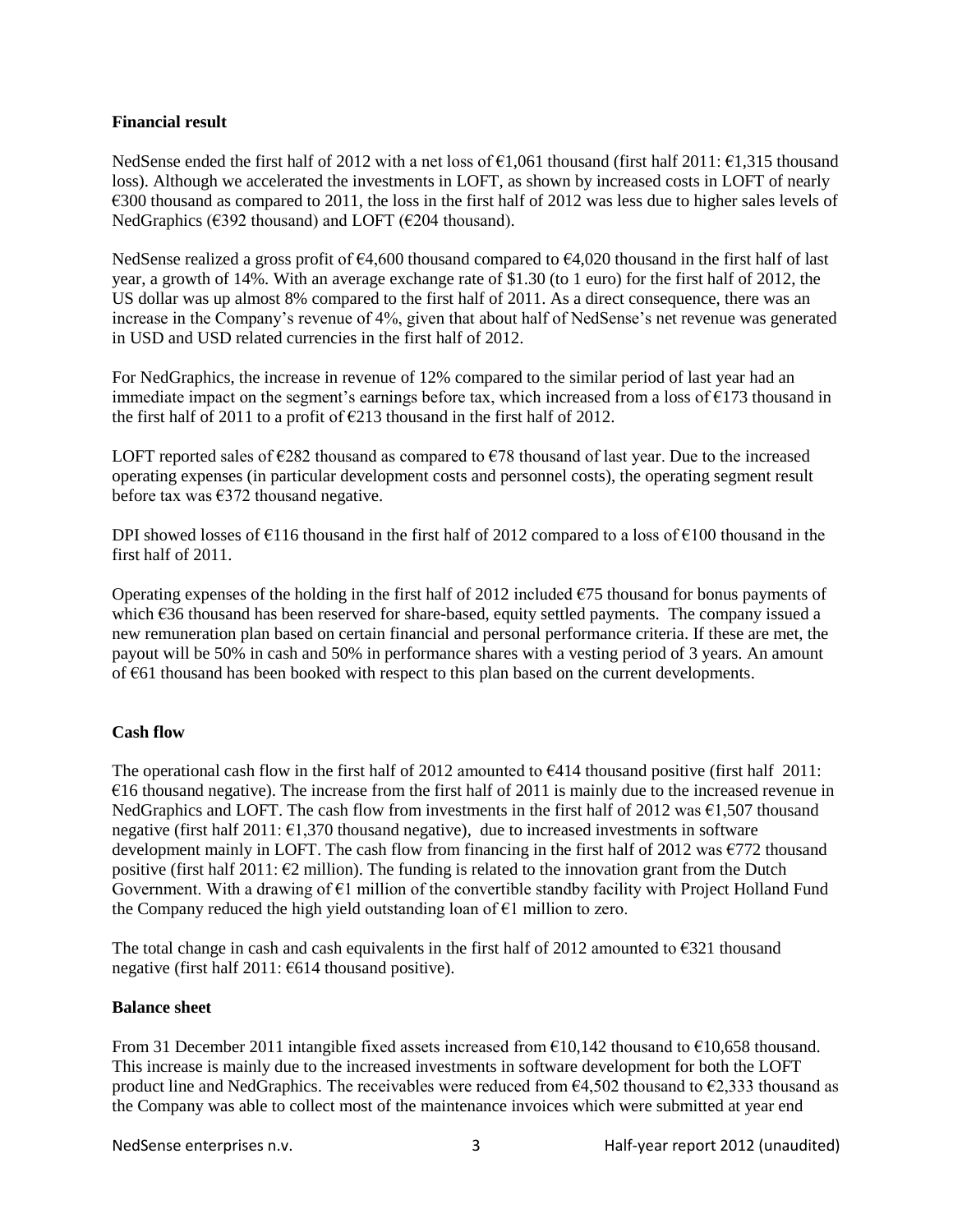2011. This reduction in receivables reduced the total assets to  $\epsilon$ 14,5 million as compared to  $\epsilon$ 16,4 million by year end 2011.

Due to negative results in the past few years, NedSense has losses that may be carried forward. These tax assets are not capitalized in the balance sheet as management is currently not certain that sufficient taxable profits will be made in the near future to realize the value of these tax assets.

Shareholders' equity decreased from  $66,643$  thousand as of 31 December 2011 to  $65,861$  thousand as of 30 June 2012. This decrease is mainly caused by the net loss in the first half of 2012 of  $\epsilon$ 1,061 thousand. The solvency decreased only slightly to 40,5% at 30 June 2012, from 40,6% at 31 December 2011 as the lower equity has been compensated by the lower total assets. The number of outstanding ordinary shares, with a nominal value of  $\epsilon$ 0.10 each, was 21,081,343 as of 30 June 2012, similar to the end of 2011.

# **Outlook**

In the second half of 2012, we will continue to deploy our strategic growth plan. To significantly accelerate developments of LOFT, NedSense will continue to examine its strategic options.

The fragile market circumstances in traditionally strong textile countries such as Egypt, Italy and Portugal are expected to continue. On the other hand some emerging regions such as China and Turkey are still growing.

NedSense is focused on further developing LOFT with several important milestones and continues the rollout in 2012. Growth acceleration and investments in product innovation are essential to maintain the current competitive advantage and secure corporate autonomy.

Our strategy is to continue to develop our sales and marketing efforts, maintain our market knowledge, and sustain our customer base and maintenance contracts, while looking for more opportunities to expand beyond the niche in which we currently operate. We are building and investing in our knowledge heritage, so that we can innovate, lead, and create true economic value for our customers.

Pieter Aarts Jan-Hein Pullens Vianen, 22 August 2012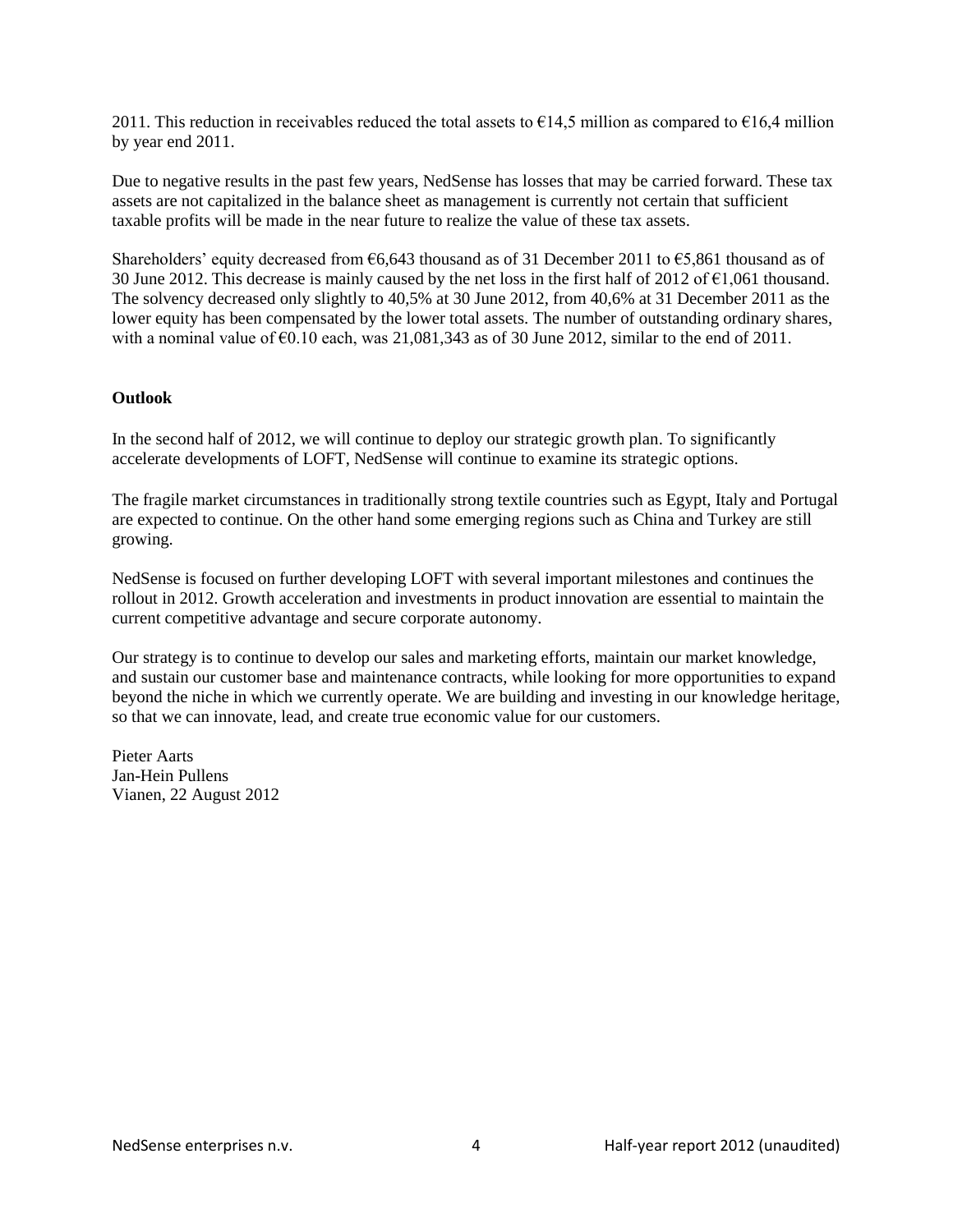### **Board of Directors' statement on the condensed consolidated half-year financial statements and the interim management report**

We have prepared the half-yearly financial report 2012 of NedSense enterprises n.v. and the undertakings included in the consolidation taken as a whole in accordance with International Financial Reporting Standards (IFRS) as adopted by the EU and additional Dutch disclosure requirements for half-yearly financial reports.

To the best of our knowledge it is our opinion that the condensed financial statements in this half-yearly financial report 2012 give a true and fair view of our assets and liabilities, financial position and profit or loss of the company and the undertakings included in the consolidation taken as a whole at 30 June 2012, and of the result of our consolidated operations for the first half year of 2012 and has been prepared in accordance with IAS 34 Interim Financial Reporting as adopted by the European Union.

The interim management report in this half-yearly financial report includes a fair overview of the situation at the balance sheet date, the course of affairs during the first six months of the financial year of the company and the undertakings included in the consolidation taken as a whole, and the expected course of affairs for the second half of 2012 as well as an indication of important events that have occurred during the six months ended June 30, 2012, and their impact on the condensed consolidated interim financial statements, together with a description of the principal risks and uncertainties for the second half of 2012, and also includes the major related parties transactions entered into during the six months ended June 30, 2012.

Vianen, 22 August 2012

The Board of Directors

Pieter Aarts, *Chief Executive Officer* Jan-Hein Pullens, *Chief Operating Officer*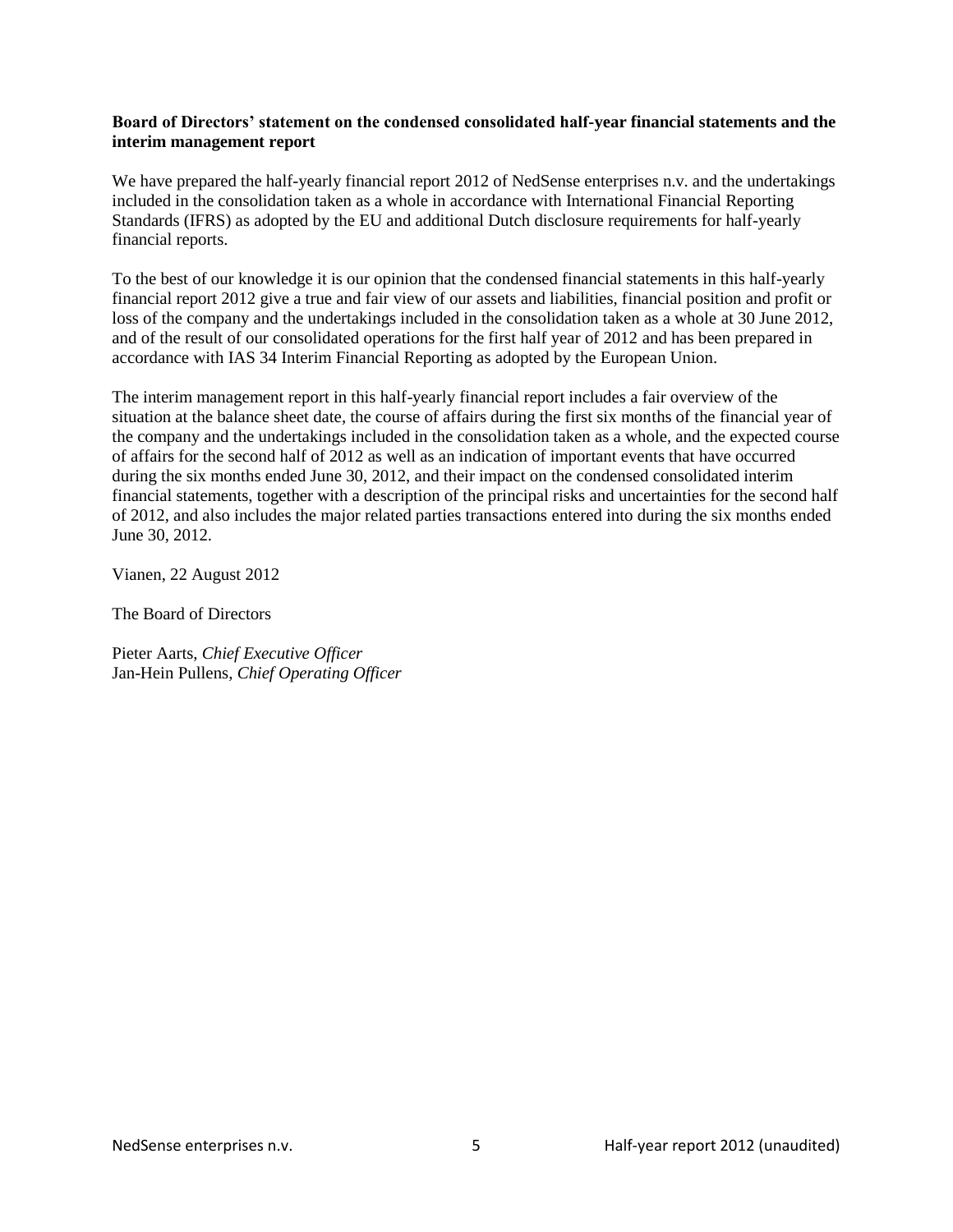# **Condensed consolidated statement of financial position**

*In thousands of euro*

|                                       | <b>Note</b> | 30 June<br>2012 | 31 december<br>2011 |
|---------------------------------------|-------------|-----------------|---------------------|
| <b>Assets</b>                         |             |                 |                     |
| Property, plant, and equipment        | 7           | 225             | 181                 |
| Intangible fixed assets               | 8           | 10.658          | 10.142              |
| Trade and other receivables           | 9           | 445             | 435                 |
| <b>Total non-current assets</b>       |             | 11.328          | 10.758              |
| Inventories                           |             | 6               | 3                   |
| Trade and other receivables           |             | 2.333           | 4.502               |
| Corporate income tax                  |             | 0               | 0                   |
| Cash and cash equivalents             |             | 797             | 1.118               |
| <b>Total current assets</b>           |             | 3.136           | 5.623               |
| <b>Total assets</b>                   | 6           | 14.464          | 16.381              |
| <b>Equity</b>                         |             |                 |                     |
| Issued capital                        | 10          | 2.108           | 2.108               |
| Share premium                         | 10          | 36.088          | 35.882              |
| Legal reserves                        |             | 6.603           | 6.088               |
| Translation reserves                  |             | $98 -$          | $135 -$             |
| Accumulated deficit                   |             | 37.779-         | 35.519-             |
| Current year's result                 | 12          | $1.061 -$       | $1.781 -$           |
| <b>Total equity</b>                   |             | 5.861           | 6.643               |
| <b>Liabilities</b>                    |             |                 |                     |
| Interest-bearing loans and borrowings | 3, 11       | 3.028           | 1.494               |
| Employee benefits                     |             | 113             | 118                 |
| <b>Total non-current liabilities</b>  |             | 3.141           | 1.612               |
| Interest-bearing loans and borrowings | 3, 11       | 0               | 1.000               |
| Trade and other payables              |             | 2.342           | 2.538               |
| Deferred income                       |             | 3.119           | 4.588               |
| <b>Total current liabilities</b>      |             | 5.461           | 8.126               |
| <b>Total liabilities</b>              |             | 8.603           | 9.738               |
| <b>Total equity and liabilities</b>   |             | 14.464          | 16.381              |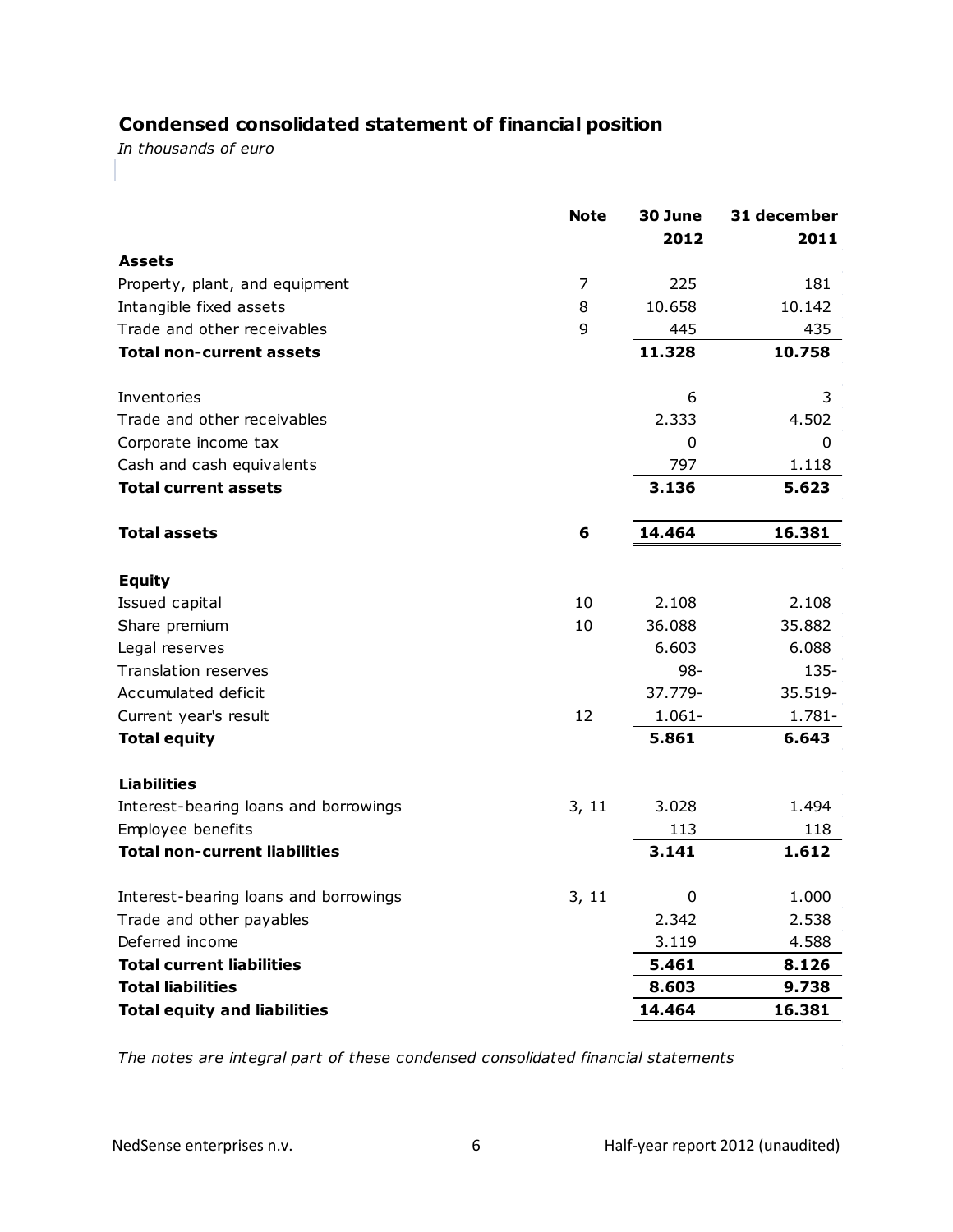# **Consolidated statement of comprehensive income**

**For the six months ended 30 June**

*In thousands of euro*

|                                                                 | <b>Note</b> | 2012      | 2011      |
|-----------------------------------------------------------------|-------------|-----------|-----------|
| Net revenue                                                     | 6           | 4.776     | 4.165     |
| Cost of sales                                                   |             | $176 -$   | 145-      |
| <b>Gross profit</b>                                             |             | 4.600     | 4.020     |
| Wages and salaries                                              |             | 2.975     | 2.668     |
| Social security, pension and other                              |             | 681       | 614       |
| Amortization and depreciation                                   |             | 988       | 924       |
| Other operating costs                                           |             | 1.828     | 1.825     |
| Capitalized production                                          | 8           | $911 -$   | 814-      |
| Profit (loss) from operations                                   |             | $961 -$   | 1.196-    |
| Finance income                                                  |             | 1         | 1         |
| Finance costs                                                   |             | 152-      | 94-       |
| <b>Net finance costs</b>                                        |             | $151 -$   | $93 -$    |
| Profit (loss) before income tax                                 | 6           | $1.112 -$ | 1.289-    |
| Income tax expense                                              |             | $51 -$    | 26        |
| Profit (loss) for the period                                    |             | $1.061 -$ | $1.315 -$ |
| <b>Discontinued operation</b>                                   |             |           |           |
| Income (loss) from discontinued operation (net of income tax)   |             | 0         | 0         |
| Profit (loss) for the period                                    |             | $1.061 -$ | $1.315 -$ |
| <b>Other comprehensive income</b>                               |             |           |           |
| Foreign currency translation differences for foreign operations |             | 37        | 33        |
| Other comprehensive income for the period, net of income tax    |             | 37        | 33        |
| Total comprehensive income (loss) for the period                |             | 1.024-    | 1.282-    |
|                                                                 |             |           |           |
| Profit (loss) attributable to:<br>Owners of the Company         |             | $1.061 -$ | 1.315-    |
| Profit (loss) for the period                                    |             | 1.061-    | $1.315 -$ |
|                                                                 |             |           |           |
| Total comprehensive income (loss) attributable to:              |             |           |           |
| Owners of the Company                                           |             | 1.024-    | 1.282-    |
| Total comprehensive income (loss) for the period                |             | 1.024-    | 1.282-    |
| <b>Earnings per share</b>                                       |             |           |           |
| Basic earnings per share (in euros)                             |             | $0,05 -$  | $0,10-$   |
| Diluted earnings per share (in euros)                           |             | $0,05-$   | $0,10-$   |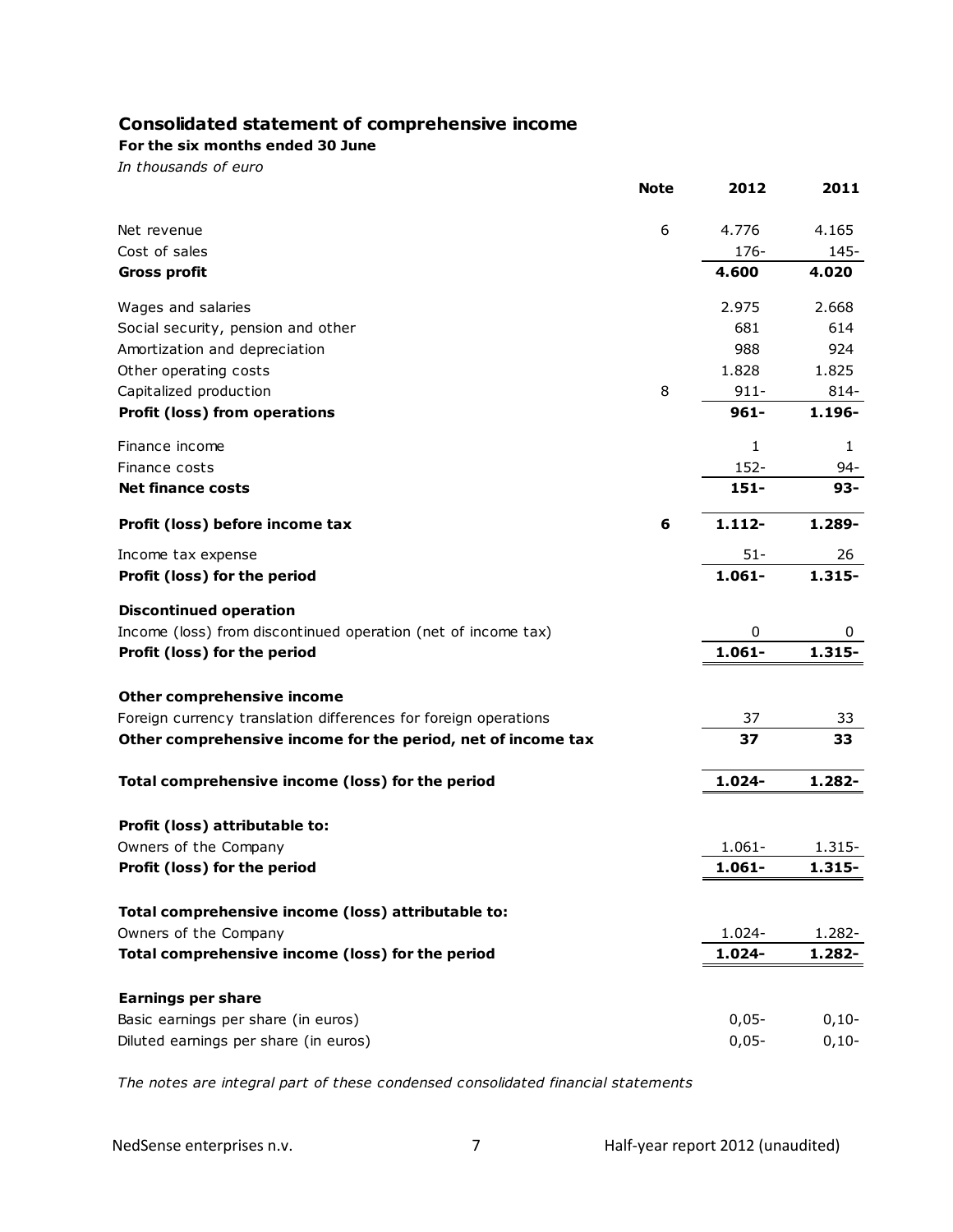#### **Condensed consolidated statement of changes in equity**

#### **For the 6 months year ended 30 June**

*In thousands of euro*

|                                                    | Attributable to equity holders of the Company |              |                                 |                             |                  |                                    |           |  |  |  |  |
|----------------------------------------------------|-----------------------------------------------|--------------|---------------------------------|-----------------------------|------------------|------------------------------------|-----------|--|--|--|--|
|                                                    | <b>Notes</b>                                  | <b>Share</b> | <b>Share</b><br>capital premium | Trans-<br>lation<br>reserve | Accum-<br>ulated | Other<br>legal<br>deficit reserves | Total     |  |  |  |  |
| Balance at 1 January 2011                          |                                               | 1.358        | 33.477                          | 109-                        | 34.515-          | 4.914                              | 5.125     |  |  |  |  |
| period                                             |                                               |              |                                 |                             |                  |                                    |           |  |  |  |  |
| Profit or (loss)                                   |                                               | 0            | 0                               | 0                           | 1.315-           | 0                                  | $1.315 -$ |  |  |  |  |
| Other comprehensive income                         |                                               |              |                                 |                             |                  |                                    |           |  |  |  |  |
| Foreign currency translation differences           |                                               | 0            | 0                               | 33                          | 0                | 0                                  | 33        |  |  |  |  |
| Total other comprehensive income                   |                                               | 0            | 0                               | 33                          | 0                | $\mathbf 0$                        | 33        |  |  |  |  |
| Total comprehensive income (loss) for the period   |                                               | 0            | 0                               | 33                          | 1.315-           | 0                                  | 1.282-    |  |  |  |  |
| in equity                                          |                                               |              |                                 |                             |                  |                                    |           |  |  |  |  |
| Contributions by and distributions to owners       |                                               |              |                                 |                             |                  |                                    |           |  |  |  |  |
| Issue of convertible notes net of taxes            |                                               | 0            | 0                               | 0                           | 0                | 0                                  | 0         |  |  |  |  |
| Share-based payments                               |                                               | 0            | 0                               | 0                           | 95               | 0                                  | 95        |  |  |  |  |
| Total contributions by and distributions to owners |                                               | 0            | 0                               | 0                           | 95               | 0                                  | 95        |  |  |  |  |
| Total transactions with owners                     |                                               | 0            | 0                               | 0                           | 95               | $\mathbf 0$                        | 95        |  |  |  |  |
| Transfer to other reserves                         |                                               | 0            | $\Omega$                        | 0                           | 574-             | 574                                | 0         |  |  |  |  |
| Balance at 30 June 2011                            |                                               | 1.358        | 33.477                          | 76-                         | 36.309-          | 5.488                              | 3.938     |  |  |  |  |
| Balance at 1 January 2012                          |                                               | 2.108        | 35.882                          | $135 -$                     | 37.300-          | 6.088                              | 6.643     |  |  |  |  |
| period                                             |                                               |              |                                 |                             |                  |                                    |           |  |  |  |  |
| Profit or (loss)                                   |                                               | 0            | 0                               | 0                           | $1.061 -$        | 0                                  | $1.061 -$ |  |  |  |  |
| Other comprehensive income                         |                                               |              |                                 |                             |                  |                                    |           |  |  |  |  |
| Foreign currency translation differences           |                                               | 0            | 0                               | 37                          | 0                | 0                                  | 37        |  |  |  |  |
| Total other comprehensive income                   |                                               | 0            | 0                               | 37                          | 0                | 0                                  | 37        |  |  |  |  |
| Total comprehensive income (loss) for the period   |                                               | 0            | 0                               | 37                          | $1.061 -$        | 0                                  | 1.024-    |  |  |  |  |
| in equity                                          |                                               |              |                                 |                             |                  |                                    |           |  |  |  |  |
| Contributions by and distributions to owners       |                                               |              |                                 |                             |                  |                                    |           |  |  |  |  |
| Issue of convertible notes net of taxes            |                                               | 0            | 206                             | 0                           | 0                | 0                                  | 206       |  |  |  |  |
| Share-based payments                               | 12                                            | 0            | 0                               | 0                           | 36               | 0                                  | 36        |  |  |  |  |
| Total contributions by and distributions to owners |                                               | 0            | 206                             | 0                           | 36               | 0                                  | 242       |  |  |  |  |
| Total transactions with owners                     |                                               | 0            | 206                             | 0                           | 36               | 0                                  | 242       |  |  |  |  |
| Transfer to other reserves                         |                                               | 0            | 0                               | 0                           | $515-$           | 515                                | 0         |  |  |  |  |
| Balance at 30 June 2012                            |                                               | 2.108        | 36.088                          | $98 -$                      | 38.840-          | 6.603                              | 5.861     |  |  |  |  |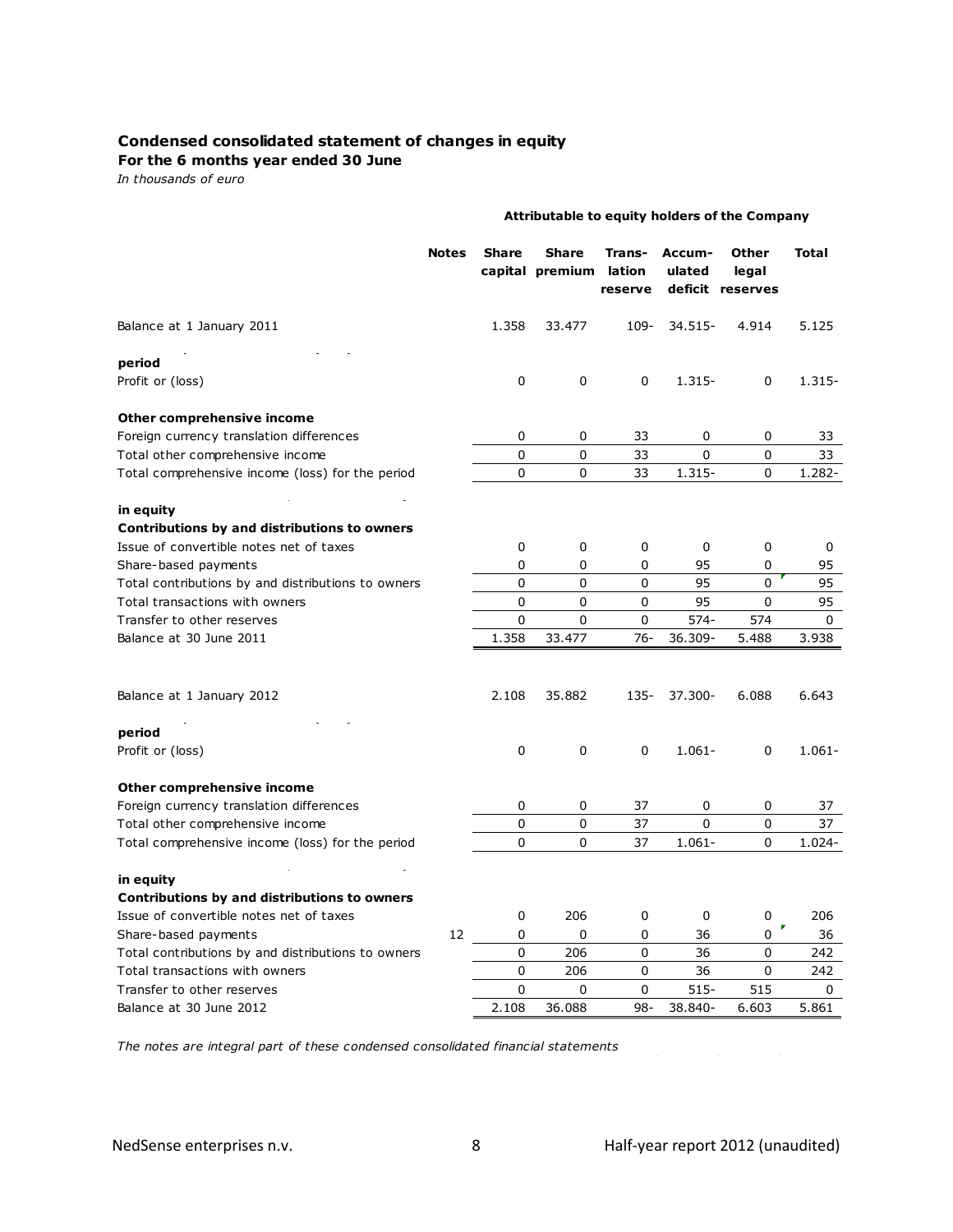# **Condensed consolidated statement of cash flows For the 6 months year ended 30 June**

*In thousands of euro*

|                                                | <b>Notes</b>   | 2012           | 2011      |
|------------------------------------------------|----------------|----------------|-----------|
| Profit (loss) from operations                  |                | $961 -$        | $1.196 -$ |
| Adjustments for:                               |                |                |           |
| Amortization and depreciation                  |                | 988            | 924       |
| Change in inventories                          |                | 3              | $18-$     |
| Change in trade and other receivables          |                | 2.159          | 1.208     |
| Change in trade and other payables             |                | 196-           | 218       |
| Change in provisions and employee benefits     |                | 5-             | $2 -$     |
| Change in deferred income                      |                | 1.469-         | $1.113 -$ |
| Equity settled share based payment             |                | 36             | 95        |
| Net finance costs                              |                | 152-           | $93 -$    |
| Corporate income tax                           |                | 10             | $39 -$    |
| Cash flow from (used in) operating activities  |                | 414            | 16-       |
|                                                |                |                |           |
| Investments:                                   |                |                |           |
| Intangible fixed assets                        | 8              | $1.455 -$      | $1.354 -$ |
| Property, plant, and equipment                 | 7              | 89-            | $52 -$    |
| Disposals:                                     |                |                |           |
| Property, plant, and equipment                 | $\overline{7}$ | 0              | 0         |
| Other                                          |                | 37             | 36        |
| Cash flow from (used in) investment activities |                | 1.507-         | 1.370-    |
| Granted loans                                  | 2, 11          | 772            | 2.000     |
| Proceeds from issue of convertible notes       |                | 1.000          | 0         |
| Redemption loans                               |                | $1.000 -$      | 0         |
| Cash flow from (used in) financing activities  |                | 772            | 2.000     |
|                                                |                |                |           |
| <b>Change in liquid assets</b>                 |                | $321 -$        | 614       |
|                                                |                |                |           |
| Cash and cash equivalents                      |                | 1.118<br>1.118 | 1.052     |
| <b>Balance at 1 January</b>                    |                |                | 1.052     |
| Cash and cash equivalents                      |                | 797            | 1.666     |
| <b>Balance at 30 June</b>                      |                | 797            | 1.666     |
| <b>Change in liquid assets</b>                 |                | $321 -$        | 614       |
|                                                |                |                |           |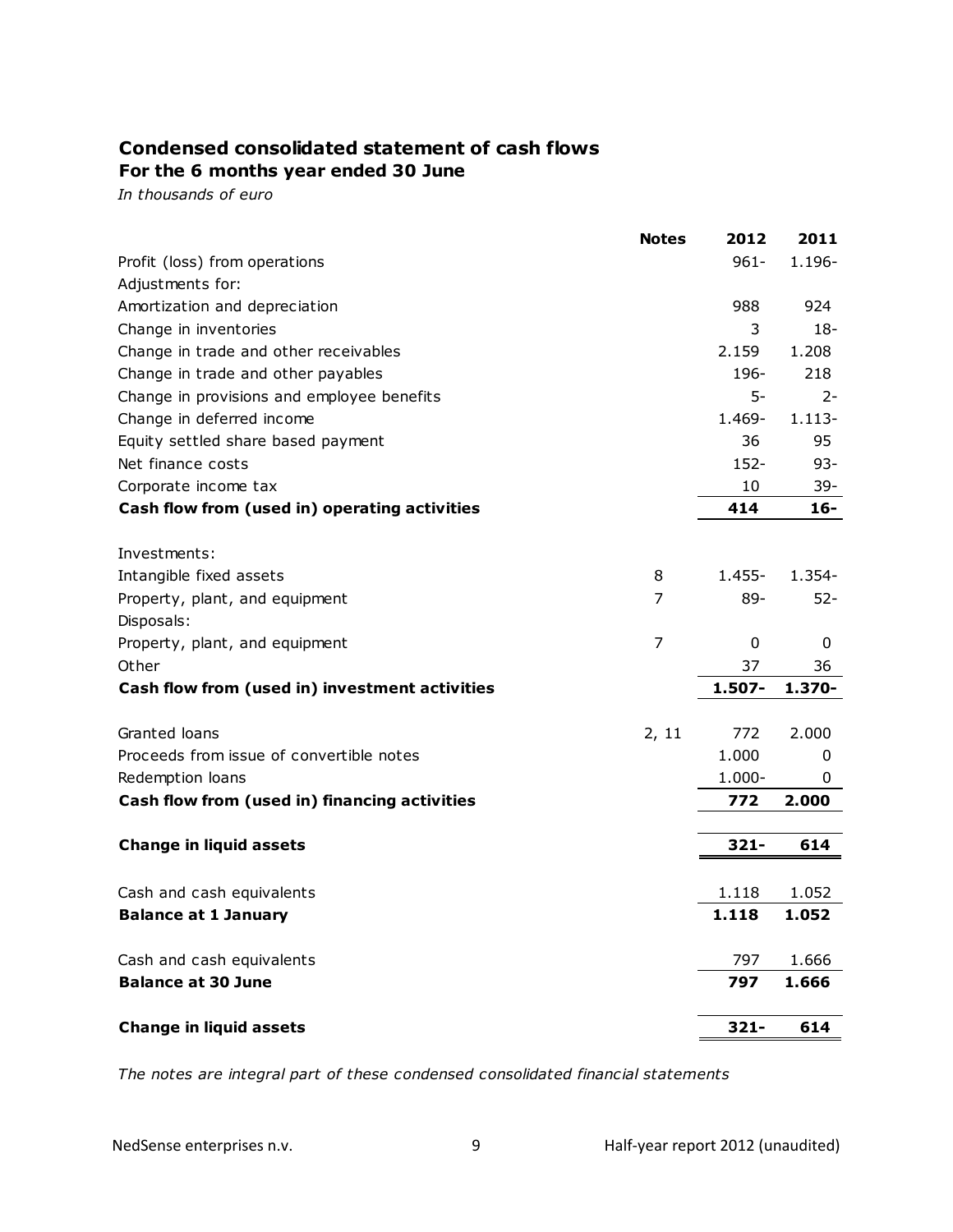# Notes to the condensed consolidated interim financial statements

# **1. Reporting entity**

NedSense enterprises n.v. (the "Company") is domiciled in the Netherlands with registered office at Laanakkerweg 2b, 4131 PA Vianen, the Netherlands. The condensed consolidated interim financial statements of the Company as of and for the six months ended 30 June 2012 are comprised of the Company and its subsidiaries (together referred to as the "Group"). The Company is a holding company which holds 100% of companies providing integrated, specialized design, production, and planning software to the global textile and apparel industries. The consolidated financial statements of the Group as of and for the year ended 31 December 2011 are available at www.nedsense.com.

# **2. Going Concern**

In September 2011, additional funding of  $\epsilon$  2,500 thousand was raised through the issue of 6.249.999 new shares. In addition convertible notes were issued with a total value of  $\epsilon$  1,200 thousand and a stand-by convertible loan facility has been issued with a total value of  $\epsilon$  2,400 thousand of which  $\epsilon$  2,000 thousand has been drawn. The high yield loan has been fully repaid. As of June 30, 2012 the Company has a solvency rate of 40.3%. In 2012, the Company received a grant from the Dutch Government of in total  $\epsilon$ 1.7 million of which total  $\epsilon$  772 thousand have been received. Based on the Company's financial position, the scheduled invoicing of maintenance contracts and the resulting cash inflow in the fourth quarter of 2012 and first quarter of 2013, its assets and the current outlook of the financial performance for the forthcoming year, the condensed consolidated interim financial statements have been prepared based on the going concern assumption.

All aspects of the Group's financial risk management objectives and policies are consistent with those disclosed in the consolidated financial statements as of and for the year ended 31 December 2011. We continue to tightly manage our cash balance. The uncertainty of sales is the main risk of the Company.

# **3. Statement of compliance**

These condensed consolidated interim financial statements have been prepared in accordance with IAS 34 Interim Financial Reporting. They do not include all of the information required for full annual financial statements and should be read in conjunction with the consolidated financial statements of the Group as of and for the year ended 31 December 2011. These condensed consolidated interim financial statements were approved by the Board of Directors on 21 August 2012.

# **4. Significant accounting policies**

The accounting policies applied by the Group in these condensed consolidated interim financial statements are the same as those applied by the Group in its consolidated financial statements as of and for the year ended 31 December 2011. These condensed consolidated interim financial statements have not been audited or reviewed. Management has analyzed new IFRS standards and determined that they do not impact the Group.

# **5. Estimates**

The preparation of interim financial statements requires management to make judgments, estimates and assumptions that affect the application of accounting policies and the reported amounts of assets and liabilities, income and expense. Actual results may differ from these estimates.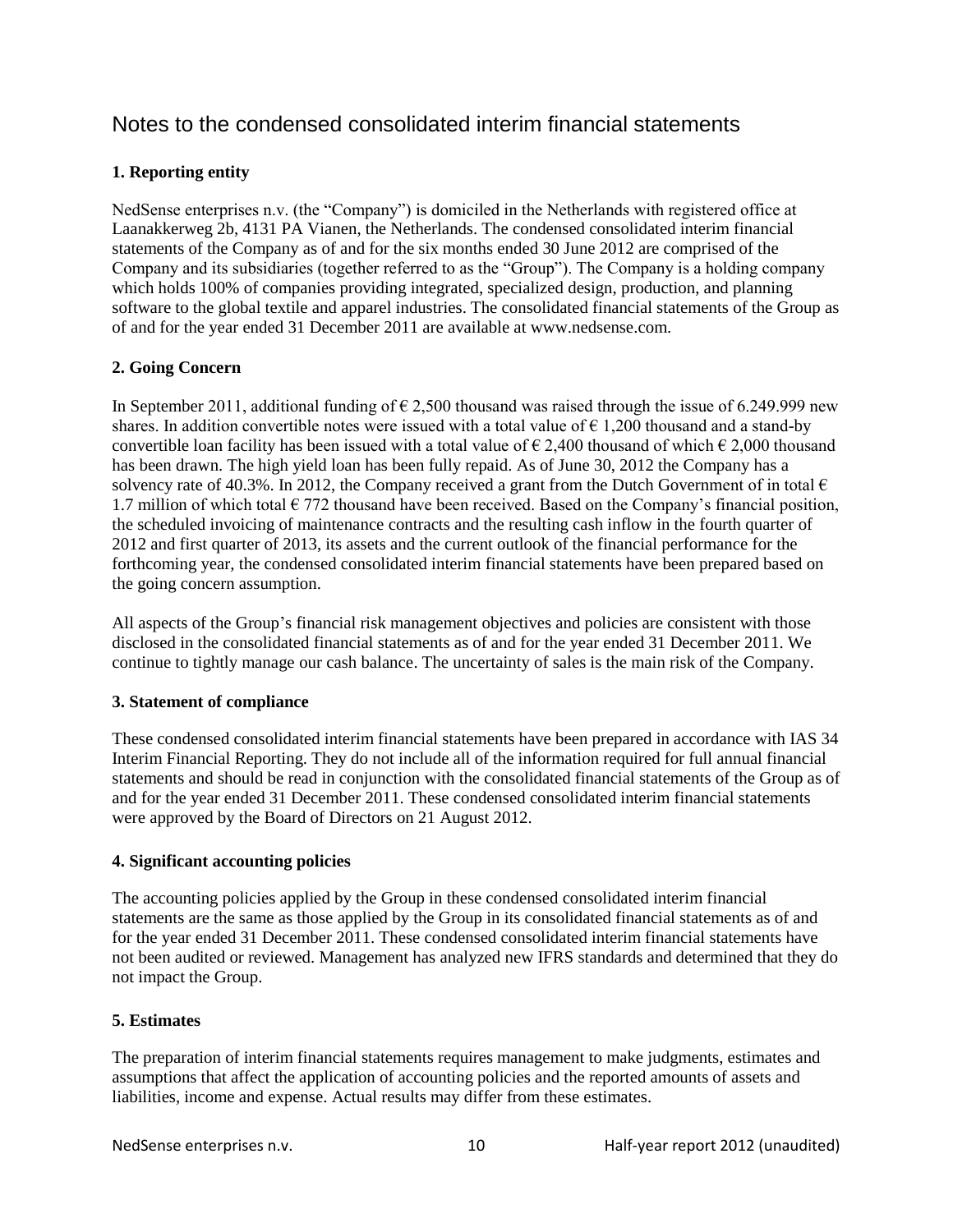In preparing these condensed consolidated interim financial statements, the significant judgments made by management in applying the Group's accounting policies and the key sources of estimation uncertainty were the same as those that applied to the consolidated financial statements as of and for the year ended 31 December 2011.

# **6. Operating Segments**

| <b>Operating segments</b>                         | <b>NedGraphics</b> |         | Loft  |       | <b>DPI</b> |          | Other    |       | Elimination  |          | Total        |           |        |
|---------------------------------------------------|--------------------|---------|-------|-------|------------|----------|----------|-------|--------------|----------|--------------|-----------|--------|
| Profit, loss, assets and liabilities              | 2012               | 2011    | 2012  | 2011  |            | 2012     | 2011     | 2012  | 2011         | 2012     | 2011         | 2012      | 2011   |
| <b>External revenues</b>                          | 4.196              | 3.804   | 282   | 78    |            | 298      | 283      | 0     | 0            | 0        | 0            | 4.776     | 4.165  |
| Inter-seament revenue                             | 0                  |         | 0     | 0     |            | 0        | 0        | 0     | $\mathbf{0}$ | 0        | $\mathbf{0}$ | 0         |        |
| Segment operating profit (loss) before income tax | 213                | $173 -$ | 372-  | 281-  |            | $116 -$  | 100-     | 837-  | 735-         | 0        | 0            | $1.112 -$ | 1.289- |
| Intangible segment assets                         | 4.747              | 4.788   | 2.332 | 1.775 |            | $\Omega$ | $\Omega$ | 3.579 | 3.579        |          |              | 10.658    | 10.142 |
| Other segment assets                              | 7.292              | 8.367   | 1.104 | 1.015 |            | 127      | 174      | 1.046 | 1.597        | $5.763-$ | 4.914-       | 3.806     | 6.239  |
| total segment assets*                             | 12.039             | 13.155  | 3.436 | 2.790 |            | 127      | 174      | 4.625 | 5.176        | 5.763-   | 4.914-       | 14.464    | 16.381 |

# **7. Property, plant and equipment**

# Acquisitions and disposals

During the six months ended 30 June 2012 the Group acquired assets with a cost of  $\epsilon$ 89 thousand (six months ended 30 June 2011: €52 thousand).

No assets with a carrying amount were disposed of during the six months ended 30 June 2012 (carrying amount disposed of during the six months ended 30 June 2011: none). No gains or losses on disposals were realized during the six months ended 30 June 2012 or 30 June 2011.

# **8. Intangible fixed assets**

Investments for the six months ended 30 June 2012 comprised capitalized production of  $\epsilon$ 1,455 thousand (six months ended 30 June 2011:  $\epsilon$ 1,354 thousand). Capitalized production included both in-house and third party expenses incurred to develop intangible fixed assets (software). For the six months ended 30 June 2012, such in-house expenses amounted to  $\epsilon$ 911 thousand and third party expenses amounted to €544 thousand (six months ended 30 June 2010: €814 thousand and €540 thousand, respectively).

# **9. Non-current receivables**

In 2011, management invested  $\epsilon$  500 thousand in the share capital of the Company. At the same time the Company provided a loan to management of  $\epsilon$  500 thousand with an interest rate of 2.5%. These loans have been recognized at fair value taking the market interest rate into account (7.5%). Cash flows to be received (at 2.5%) and the total sum have been discounted over the expected life time of the loan (3 years). With the assumptions, the initial value of the receivables is  $\epsilon$  435 thousand, the current value is  $\epsilon$ 445 thousand with an expected life time of another 2.5 years.

# **10. Share capital**

At 30 June 2012, the issued share capital comprised 21,083.343 ordinary shares (31 December 2011 21,083.343) with nominal value of  $\epsilon$ 0.10, which have been fully paid up.